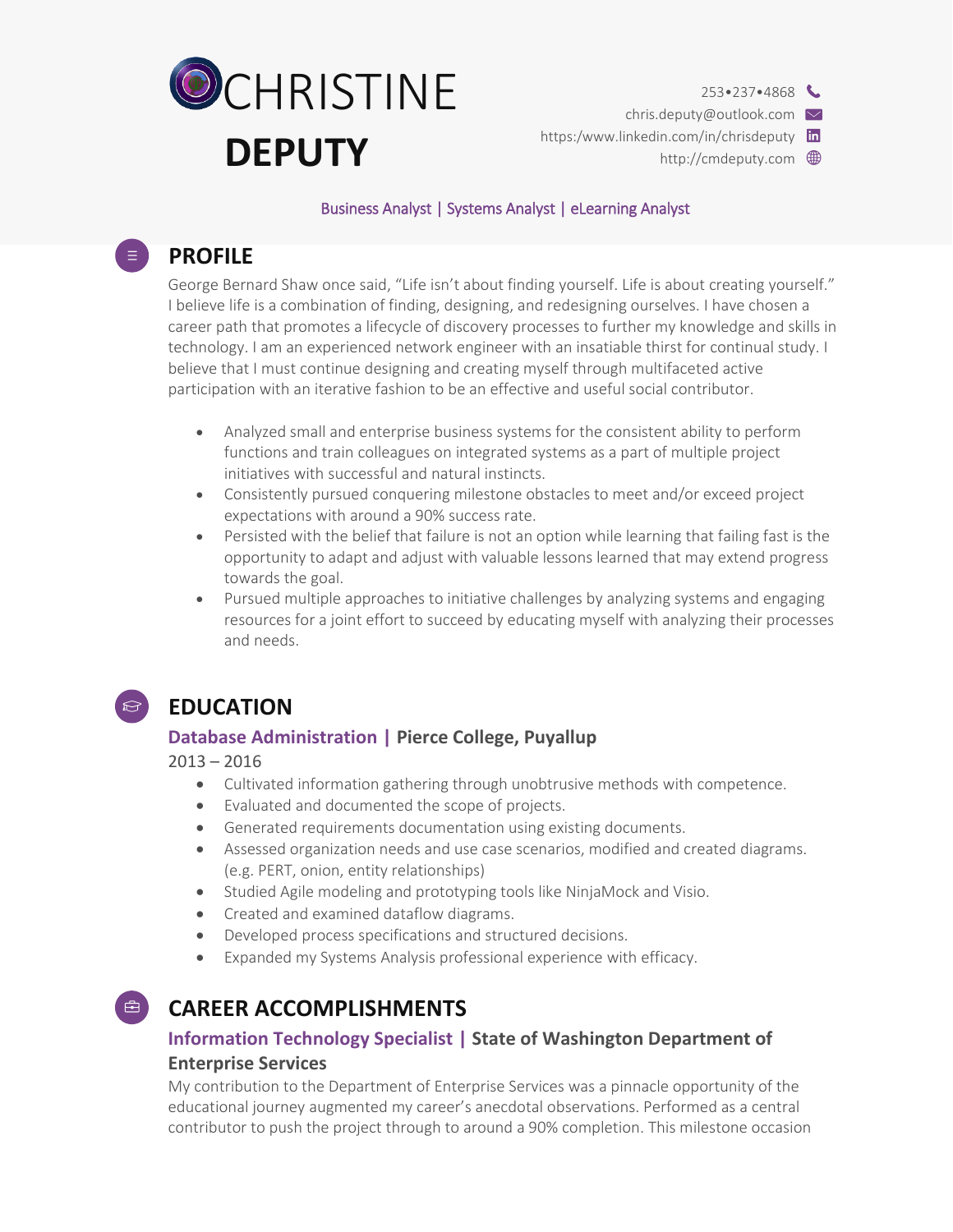began as an internship contract that transitioned into a contract extension where I could apply what I learned by:

- Utilizing learned concepts of Tuckman's stages of forming-storming-normingperforming group development as an active conversation tool to capitalize on individual strengths while encouraging identified moments to rise above weaknesses.
- Interpreting stakeholder needs for Project Management goal alignment.
- Coaching fellow colleagues using learned concepts, theories, methods, and tools to analyze how we can meet stakeholder requirements.
- Learning the EFI DirectSmile Digital Storefront product to design and build the end-products required by the customers and knowledge-sharing with colleagues.
- Applying my HTML5, CSS and JavaScript lessons for web interface product deployment for customer experience.
- Learned and applied Adobe InDesign for product development.
- Analyzing the usability study results to improve our original interpretations of what the customer needed.
- Implementing interim necessary applications to help streamline functional-group communication processes using:
	- 1. SharePoint enhancements for point-and-click features
	- 2. Airtable
	- 3. Trello
	- 4. Podio

### **Associate Project Manager | Westower Communications**

- Researched and analyzed the large telecommunication client business systems to verify that the wireless communication equipment met the best practice standards power redundancy needs.
- Coordinated field engineers to implement and integrate equipment power upgrades to satisfy the client's scope of work.

#### **Internal Project Management/Installation Tech | WirelessWerks**

It was a landmark adventure with WirelessWerks to experience the practical application of orchestrating, organizing, configuring and integrating wireless communication equipment during upgrades, installations, and the decommissioning of Global System for Mobile (GSM) and Universal Mobile Telecommunications System (UMTS) network nodes through command line interfaces (CLI) and graphical user interfaces (GUI) using various TL1 commands. Additionally, I used various propriety mobile vendor programming languages to achieve the project goals. I transitioned into being responsible for coordinating team deployment while offering interim collaboration solutions using Google Apps and cloud solutions to solve project challenges as the organization analyzed total cost of ownership for a permanent collaboration and workforce management tool for Verizon Wireless project implementation and equipment integration.

### **Network Engineer | AT&T Mobility**

AT&T was an apex career experience where I learned how to monitor, regulate, calibrate, and analyze network node trouble in the Wireless Network Control Center for national Nortel wireless mobile switches. I was responsible for analyzing systems, processes and coordinating with team members to streamline network outage initiatives, and assisted outage management teams with critical information to help facilitate effective time to repair. I moved to a higher-level functioning group to assist with advanced network operation goals. This contributed to their need to overhaul Operations process and procedures in trouble resolution.